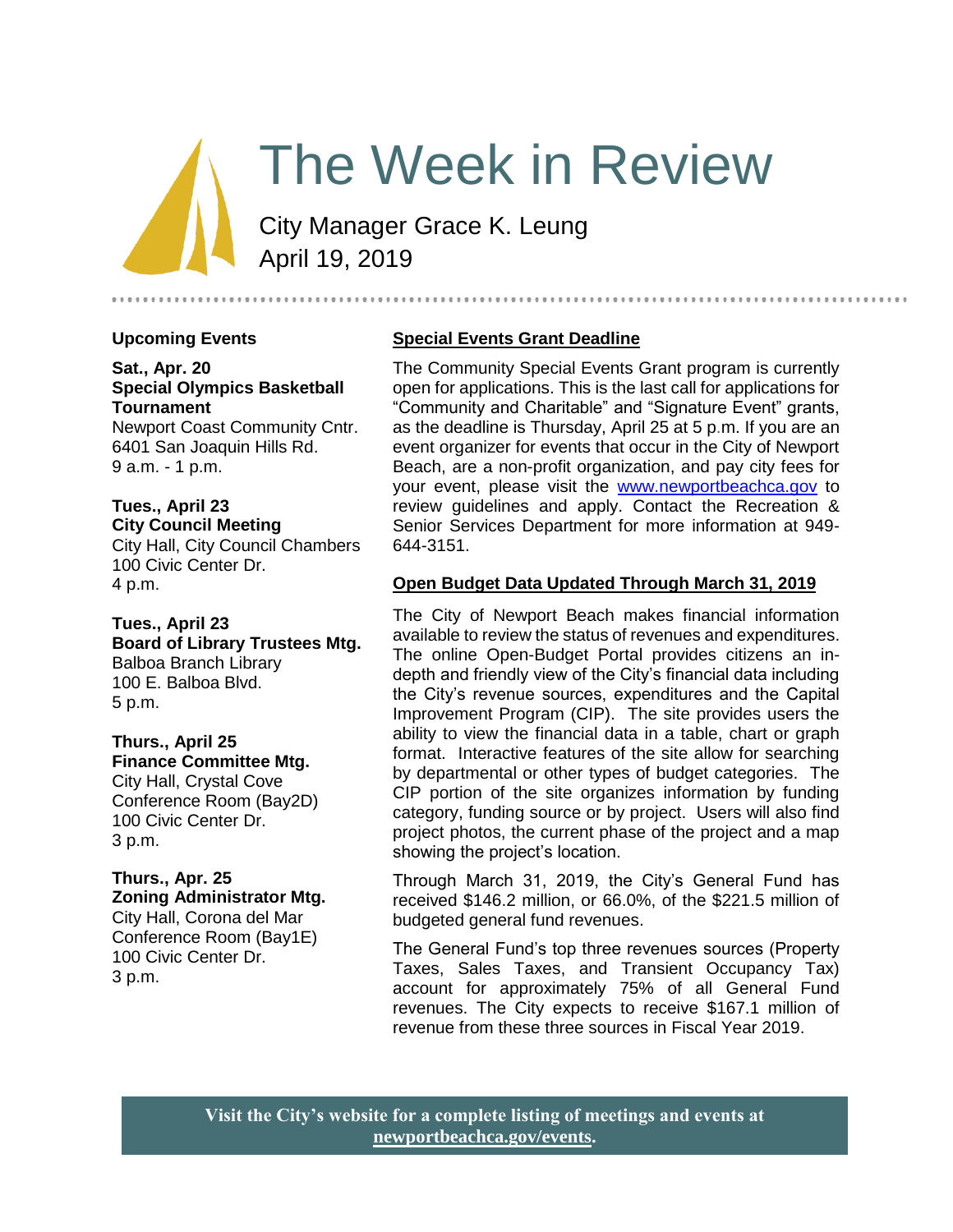**Tues., April 30 "Big Sonia" Movie Screening** Friends Meeting Room, Central Library 1000 Avocado Ave. 6:30 p.m. – 8:30 p.m.

### **Wed., May 1 General Plan Steering Committee Meeting**

City Hall, City Council Chambers 100 Civic Center Dr. 6 p.m.

#### **Fri., May 3 Friends of the Library Used Book Sale (Members Only)**

Friends Meeting Room, Central Library 1000 Avocado Ave. 1:00 p.m. - 4:00 p.m.

## Property Tax

Property Tax is the top source of revenue for the City and represents almost half of all General Fund revenues. Fiscal Year 2019 property taxes as a whole are budgeted to come in at \$106.7 million. The City has collected about \$67.4 million, or 63.2%, of budget through March 31, 2019.

## Sales Tax

Sales tax, the second largest revenue source for the City, is expected to finish Fiscal Year 2019 at \$37.0 million. As of March 31, 2019, the City has received \$23.4 million, or 63.3%, of the sales tax budget.

### Transient Occupancy Taxes

Transient Occupancy Taxes (TOT) are budgeted at \$23.4 million for Fiscal Year 2019. The City has realized 72.2%, or \$16.9 million, through March 31, 2019.

Click link [to view an interactive snapshot of General Fund](https://newportbeachca.budget.socrata.com/#!/year/2019/revenue/0/fund/GENERAL+FUND/0/class)  [revenues through March 31, 2019.](https://newportbeachca.budget.socrata.com/#!/year/2019/revenue/0/fund/GENERAL+FUND/0/class)

As of March 31, 2019, General Fund expenditures totaled \$144.5 million, which represents 67.7% of the \$213.3 million revised budget.

Click link to view an interactive snapshot of General Fund [expenditures through March 31, 2019.](https://newportbeachca.budget.socrata.com/#!/year/2019/operating/0/fund/GENERAL+FUND/0/department)

## **Residential Development Standards Study Session**

Community Development Department staff will provide an overview and seek City Council comment and direction on potential changes regarding two separate zoning code development standards on April 23. The first is a discussion of residential height and massing standards. The second will be a discussion on whether allowing greater additions to homes that do not provide code required parking will help the preservation of smaller cottages throughout the City.

## **Balboa Village Advisory Committee (BVAC) Walkabout**

On Wednesday, April 17, the Balboa Village Advisory Committee (BVAC) met in the City's Palm Street parking lot and walked through the Balboa Village area. The Community Development and Public Works Departments showcased the improvements that have been made to the streetscape and discussed refreshing wayfinding signage. BVAC Committee members and the public provided input on sign locations and identified additional areas for improvements, as well as some issues that may require the involvement of the City's Code Enforcement Division. The BVAC meets on an as-needed basis the third Wednesday of each month. For more information, check out the BVAC webpage [here.](https://www.newportbeachca.gov/government/open-government/agendas-minutes/balboa-village-advisory-committee-agenda-bvac)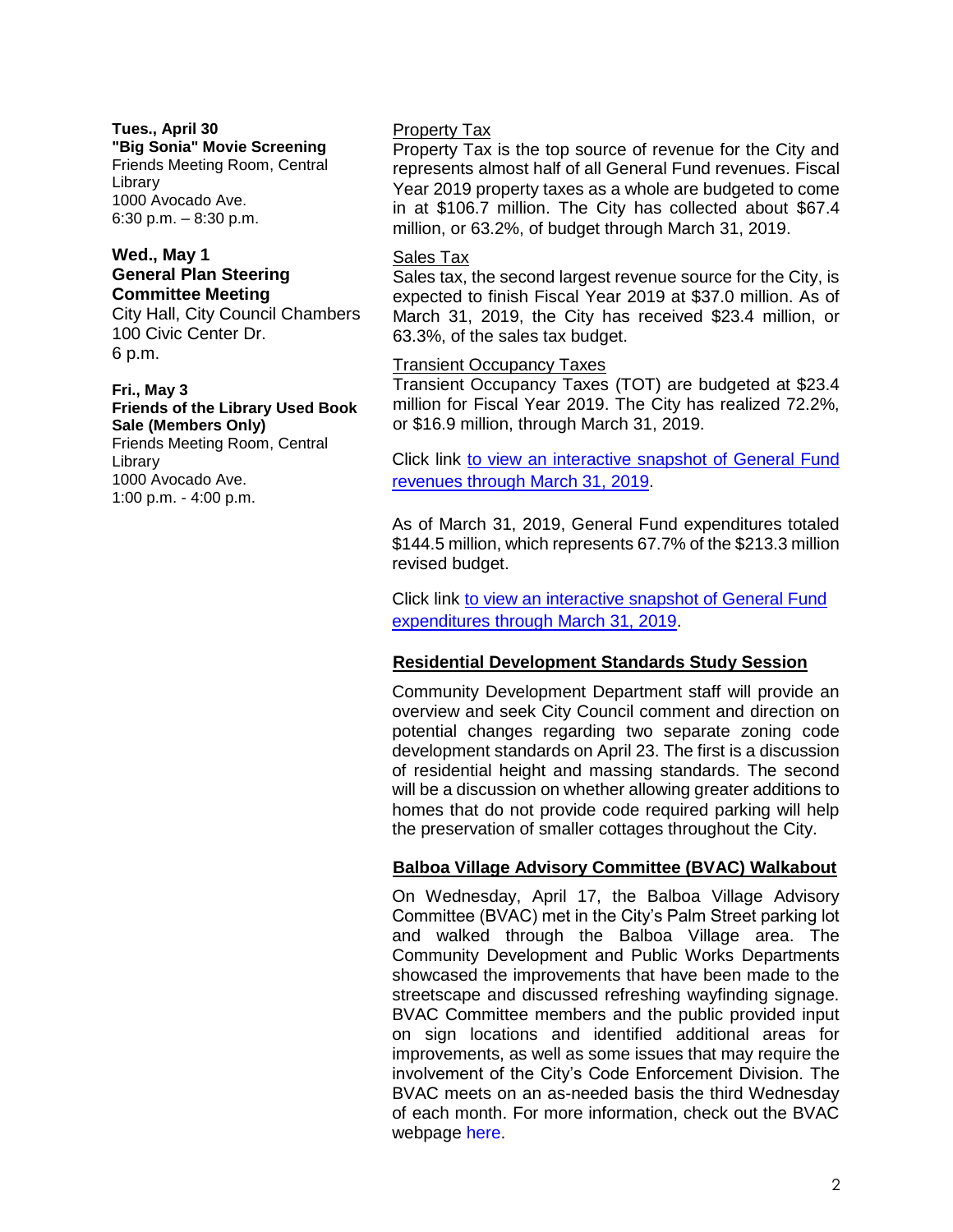## **Ford Road Residential Project at 4302 Ford Road**

In late 2017, the City received an application to develop 21 residential dwelling units on a primarily vacant site located adjacent to the AT&T Switch Station on the southeastern corner of the MacArthur Boulevard and Bonita Canyon Drive intersection. The applicant, Hines, worked with City staff to refine the project description and design. The proposal includes two-, three-, and four-bedroom condominium units with approximately 23,000 square feet of common area amenities. The building would be two to three stories over one level of subterranean parking with 55 parking spaces for residents and visitors. A tower element at the corner nearest the intersection would exceed the maximum allowable height limit up to 37 feet while the remainder of the building is compliant with the 33-foot maximum allowed. The project requires General Plan and Zoning Code amendments to rezone the site from Public Facilities (PF) to Multi-Unit Residential (RM).

In order to address reasonably foreseeable environmental impacts resulting from the project's implementation under the California Environmental Quality Act (CEQA), an initial study/mitigated negative declaration (IS/MND) has been prepared. The draft IS/MND was released for public review and comment on Wednesday, April 17. An electronic copy is available on the City's website [here.](https://www.newportbeachca.gov/pln/CEQA_DOCS.asp?path=/Ford%20Road%20Residential%20(PA2017-228)) Hard copies are available at City Hall in Bay B on the first floor as well as in each library location. The comment period will run for 20 days and will conclude on Monday, May 6, 2019.

The Planning Commission and members of the public were introduced to the project at a study session on Thursday, April 18, 2019. No action was taken at this meeting. Planning Commission and Airport Land Use Commission public hearings are anticipated late June/July 2019, with City Council action occurring in August 2019.

For questions, please contact Ben Zdeba, Associate Planner, at 949-644-3253 or [bzdeba@newportbeachca.gov.](file:///C:/Users/sjurjis/AppData/Local/Microsoft/Windows/INetCache/Content.Outlook/91L0U9UJ/bzdeba@newportbeachca.gov)

## **LCP Amendments Finalized by Coastal Commission**

Final action on two City Local Coastal Program (LCP) amendments were on the California Coastal Commission (Coastal Commission) April 11, 2019, agenda in Salinas, California. The LCP "Clean-up" amendment corrected and clarified Implementation Plan regulations relating to shoreline protective devices, height limits, modifications, and variances to make them consistent with the Zoning Code. The Accessory Dwelling Unit (ADU) LCP amendment added ADU regulations into the LCP.

Coastal Commission Executive Director Jack Ainsworth determined that the City's actions were legally adequate to satisfy the requirements of the Coastal Commission's approval of these amendments. The Coastal Commission were in unanimous concurrence with the Executive Director determination, which is the final step in the LCP amendment process.

## **Corona del Mar Town Hall Meeting and Community Expo**

On April 17, City staff attended the Corona del Mar Annual Town Hall Meeting and Community Expo. This year's theme was "Get Informed – Get Involved." Representatives from Community Development, Library Services, Public Works, Recreation and Senior Services, NBPD, NBFD, Municipal Operations, and a number of private organizations with a vested interest in specific concerns of the residents of Corona del Mar were present at the event. Code Enforcement Officer John Murray provided an update on the City's Code Enforcement Operations and Community Development Director Seimone Jurjis and Chief Building Official Samir Ghosn discussed possible code changes to address residential street parking impacted by construction. Fire Marshal Kevin Bass spoke about fire marshal goals and vision and fuel modification in Buck Gully. The Town Hall Meeting provides a great opportunity for staff to interact with and educate the community on how they can stay informed on current City issues.